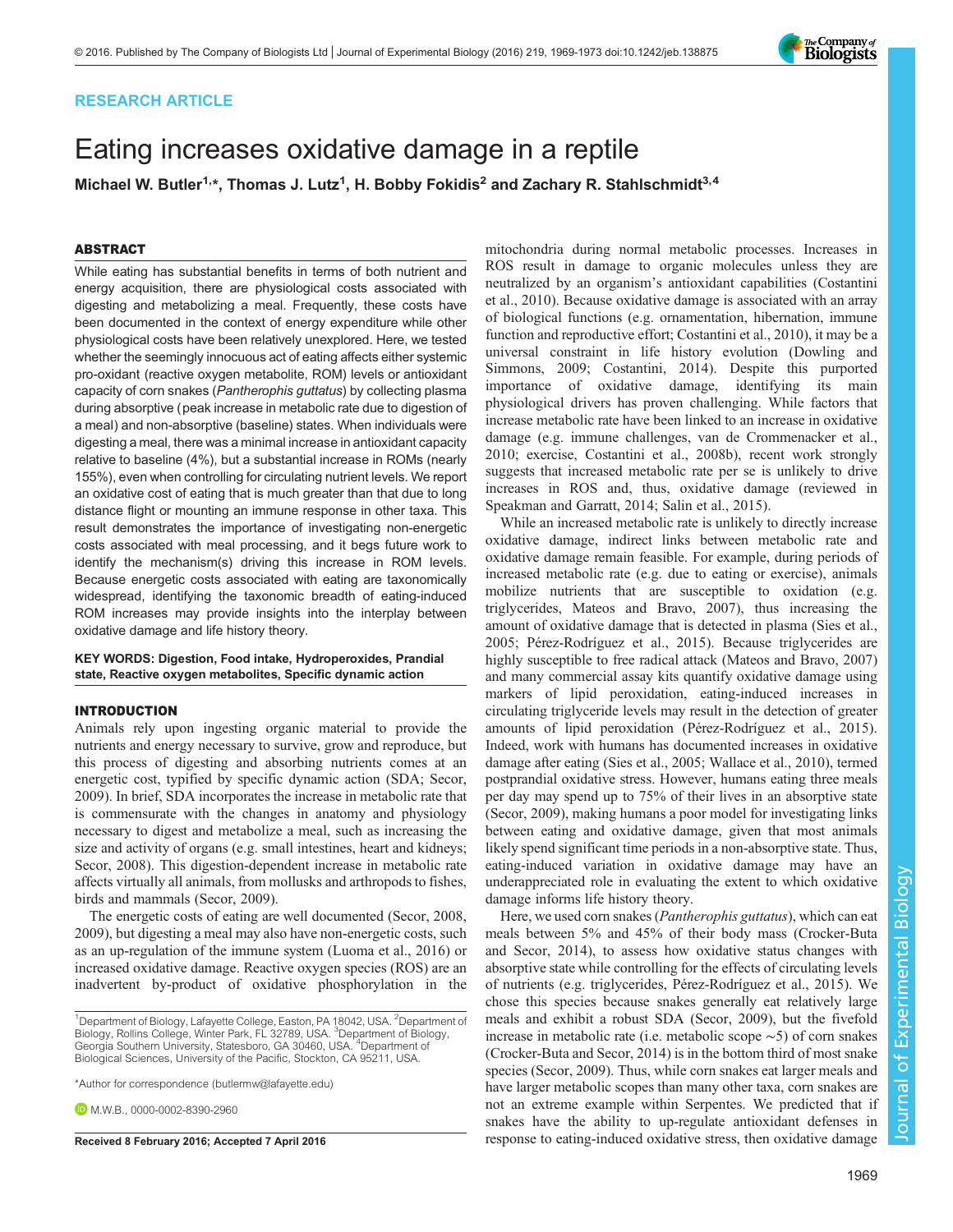should change minimally between the non-absorptive and absorptive states. However, if eating results in an increase in oxidative damage beyond the animal's ability to neutralize this oxidation, then oxidative damage should be detectably higher during absorption. By investigating links between eating and oxidative physiology, we evaluate the extent to which postprandial oxidative stress exists in non-human animals, thus informing discussions regarding how oxidative physiology interfaces with life history theory [\(Dowling and Simmons, 2009](#page-4-0); [Speakman and](#page-4-0) [Garratt, 2014](#page-4-0)).

# MATERIALS AND METHODS

## Husbandry and experimental procedure

We used 32 (14 males, 18 females) captive corn snakes, Pantherophis guttatus (Linnaeus 1766), a non-venomous, medium-sized species native to the southeastern USA ([Gibbons](#page-4-0) [and Dorcas, 2005\)](#page-4-0). All individuals were 14–16 months old and were the offspring (1st–3rd generation) of wild snakes caught in Beaufort County, SC, USA. We housed snakes individually in translucent plastic enclosures  $(27\times41\times15$  cm) in a room with a 12 h:12 h light: dark cycle. Enclosures had subsurface heating elements that allowed snakes to thermoregulate along a gradient of temperatures from 24.5 to 33°C, which encompasses the preferred temperature range for corn snakes [\(Roark and Dorcas, 2000; Stahlschmidt et al., 2015\)](#page-4-0). We allowed snakes *ad libitum* access to water and offered them food (frozen/thawed adult mice that were 15–20% of the snake's body mass) every 2 weeks throughout the 8 week study, even though snakes do not show starvation stress until  $>112$  days without food [\(McCue, 2008\)](#page-4-0).

We used intra-cardiac blood draws (0.3 ml) to collect blood samples from each snake at two time points, 1 and 7 days postfeeding (dpf), because the metabolic rate of P. guttatus peaks (approximately fivefold greater than baseline) at 1 dpf and declines back to pre-feeding levels at approximately 4 dpf when fed meals of 15–20% of their body mass ([Crocker-Buta and Secor, 2014\)](#page-4-0). Thus, 1 dpf denotes the absorptive state while 7 dpf denotes the non-absorptive state. Corn snakes exhibit subtle postprandial thermophily [\(Roark and Dorcas, 2000](#page-4-0); [Sievert et al., 2013](#page-4-0); Z.R.S., unpublished data), meaning that snakes in the absorptive state may have had a higher body temperature  $(1-3\degree C$  higher) and, thus, a metabolic scope >5. To control for order effects, we randomized sampling order (i.e. half the snakes were first sampled during their absorptive state), and samples were separated by at least one full meal cycle (i.e. the duration between sampling for each snake was 2 weeks). To ensure treatment was not nested within blood-collection session, we sampled snakes that were 1 and 7 dpf during each sampling period. We stored blood samples on ice prior to centrifugation at 2350  $g$  for 5 min, and then stored the plasma fraction at −80°C prior to assays (see below). All procedures were approved by the Institutional Animal Care and Use Committee at Georgia Southern University ( protocol no. I14004).

## Biochemical assays

We quantified the amount of hydroperoxides, which are pro-oxidant intermediates of lipid peroxidation that lead to the production of oxidative damage, with the d-ROMs test (no. MC002, Diacron International, Italy; hereafter d-ROMs). This test detects reactive oxygen metabolites (ROMs) such as hydroperoxides using Fenton's reaction. We followed the directions of the kit, but amended it for smaller sample volumes sensu [Costantini et al. \(2011\).](#page-4-0) In brief, we mixed 4 µl of the sample with 200 µl of kit reagent, incubated it at 37°C for 75 min, and read the absorbance at 505 nm using a Tecan

(Switzerland) Infinite M200Pro plate reader. We calculated the amount of ROMs relative to control blanks and the kit's calibrator, and we report values as mmol  $l^{-1}$  H<sub>2</sub>O<sub>2</sub> equivalents, with larger numbers corresponding to a greater amount of ROMs. We also quantified the antioxidant capacity of the plasma using the OXY-Adsorbent test (no. MC435, Diacron International; hereafter OXY), which measures the plasma's ability to oppose the pro-oxidizing action of hypochlorous acid. Also following [Costantini et al. \(2011\),](#page-4-0) we amended the kit's instructions by combining 5 µl of a 1:100 dilution of plasma with 200 µl of the hypochlorous acid-based oxidizing solution, incubating the plate for 10 min at 37°C, adding 5 µl of the chromagen solution, and then measuring absorbance at 505 nm using a Tecan (Switzerland) Infinite M200Pro plate reader. We calculated antioxidant capacity relative to control blanks and the kit calibrator, and report values in mmol l−<sup>1</sup> HClO neutralized, with larger values corresponding to a more robust antioxidant barrier.

To gauge the metabolic state of the subjects, we measured levels of plasma protein and two plasma lipid markers. We quantified plasma protein concentration using the Coomassie Plus (Bradford) Assay (no. 23236, Thermo Scientific, IL, USA) by combining 10 µl of a sample that was diluted  $1:100$  with ddH<sub>2</sub>O with 300 µl reagent, incubating it at room temperature for 10 min, and then measuring the absorbance at 595 nm using a Tecan (Switzerland) Infinite M200Pro plate reader. We then calculated plasma protein concentrations (µg ml−<sup>1</sup> ) using a standard curve of bovine serum albumin (no. 23209, Thermo Scientific). To quantify lipid markers, we used a spectrometric endpoint assay that quantifies both plasma glycerol and triglyceride concentrations, sequentially ([Fokidis et al.,](#page-4-0) [2012, 2011; Neuman-Lee et al., 2015\)](#page-4-0). First, we combined 5 µl of a sample with 240 µl of free glycerol reagent (no. F6428, Sigma-Aldrich, MO, USA), incubated it for 10 min at 37°C, and read the absorbance at 540 nm ( primary) and 750 nm (secondary) on a Beckman-Coulter AD200 plate reader to obtain the free glycerol concentration in mmol  $1^{-1}$ . Immediately after, we added 60 µl of triglyceride reagent (no. T2449, Sigma-Aldrich) and again incubated it for 10 min at 37°C. We read the absorbance at the same settings, and we subtracted this value from the glycerol concentration to provide the plasma levels of formed (or true) triglycerides.

#### **Statistics**

We ran the above assays in duplicate, and found that values for all assays were significantly repeatable [\(Lessells and Boag, 1987\)](#page-4-0) within sample (ROMs:  $P<0.0001$ ,  $R=0.98$ ; antioxidant capacity:  $P=0.0014$ ,  $R=0.63$ ; protein:  $P<0.0001$ ,  $R=0.56$ ; triglycerides:  $P=0.0006$ ,  $R=0.58$ ; glycerol:  $P<0.0001$ ,  $R=0.80$ ), so we subsequently averaged duplicate samples. We tested for an effect of digestive state, sex and their interaction on ROM, antioxidant capacity, protein, glycerol and triglyceride levels using mixed models with individual as a random effect. We also re-ran the model for ROMs including triglyceride, glycerol or protein level as a covariate to test the possibility that ROM level is proportional to circulating nutrient levels ([Pérez-Rodríguez et al., 2015\)](#page-4-0). For one snake (female in the absorptive state), we had enough plasma to run only the d-ROMs and OXY assays, but not to evaluate circulating nutrient levels, and there were several individuals from whom we could not successfully collect plasma in both states (five individuals during the absorptive state, one individual in the non-absorptive state). Lastly, we used Pearson correlations to test whether ROM and antioxidant capacity levels were correlated with each other or with circulating nutrient levels within absorptive or non-absorptive states. All statistics were run using SAS 9.3 (Cary, NC, USA), and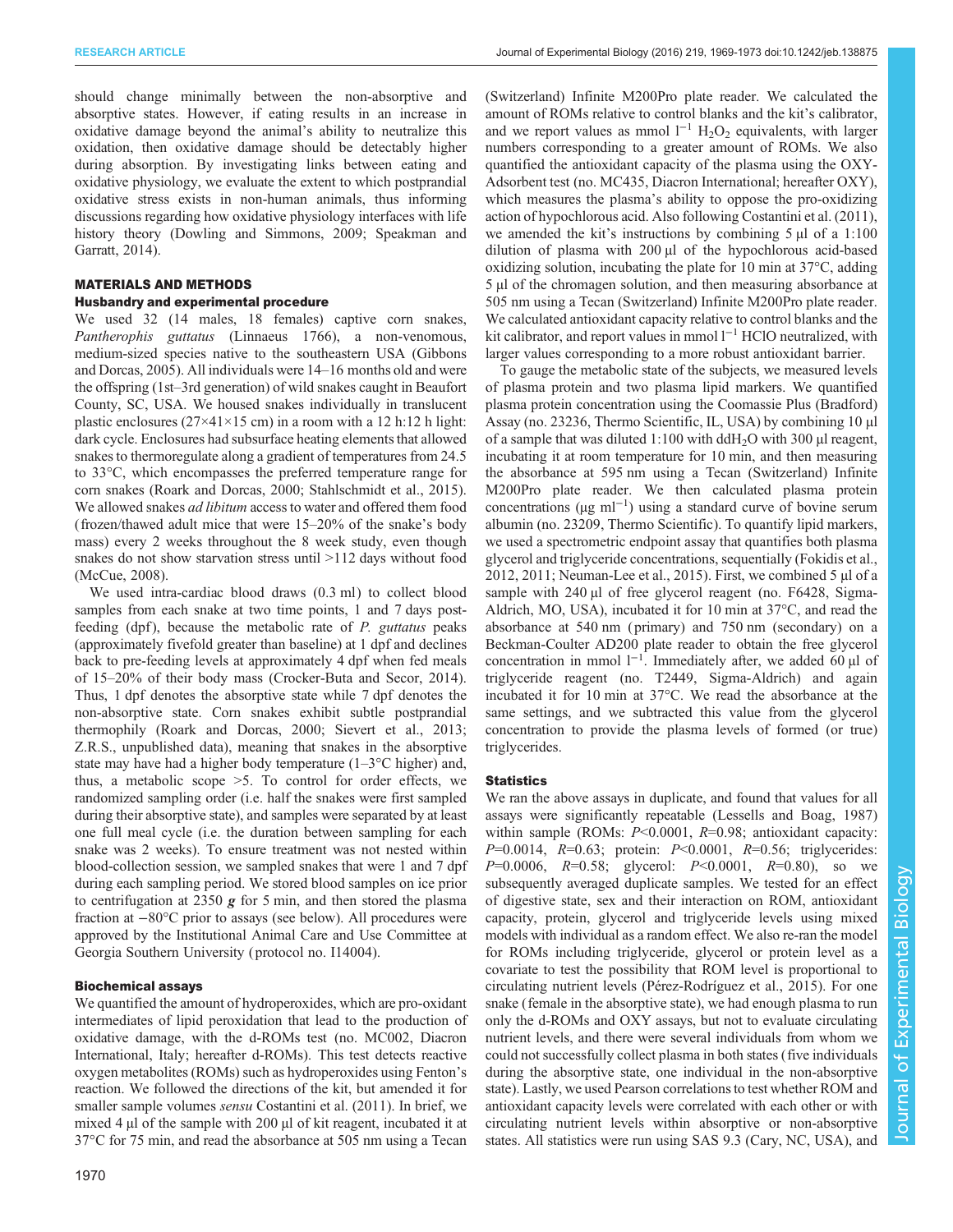all data are available from the Dryad repository. Residuals from all models were normally distributed, and ROM, antioxidant capacity and glycerol values were log-transformed to meet this assumption of normality. One female had very low levels of antioxidant capacity, which resulted in non-normally distributed residuals for that model. Exclusion of this female resulted in normally distributed residuals, and results were qualitatively similar with or without her exclusion.

#### RESULTS

There were no differences in antioxidant capacity (both  $F_{1,22}$  < 0.26, both  $P > 0.62$ ), ROMs (both  $F_{1,24} < 1.24$ , both  $P > 0.28$ ) or plasma protein (both  $F_{1,23}$  < 2.42, both P > 0.13) due to sex or the interaction of sex and digestive state. However, animals in the absorptive state had increased protein (19.8% increase;  $F_{1,23}$ =65.84, P<0.0001), antioxidant capacity (4.3% increase;  $F_{1,22}$ =5.32, P=0.0309) and ROM (154.9% increase;  $F_{1,24}$ =104.89, P<0.0001; Fig. 1) levels. This effect of digestive state on ROMs remained when including covariates of triglyceride  $(165.8\%$  increase;  $F_{1,22}=118.71$ , P<0.0001), protein (124.9% increase;  $F_{1,22}$ =37.53, P<0.0001) or glycerol (164.6% increase;  $F_{1,22}$ =107.59, P<0.0001) levels. Males circulated higher levels of triglycerides overall  $(F_{1,23}=8.97,$  $P=0.0065$ ), but there was no effect of digestive state or an interaction between sex and digestive state on circulating triglyceride levels (both  $F_{1,23}$ <1.15, both  $P$ >0.30), nor did sex, digestive state or their interaction affect circulating glycerol levels (all  $F_{1,23}$ <2.80, all  $P>0.11$ ).

During the non-absorptive state, protein levels were positively correlated with both ROMs  $(r=0.42, P=0.0210)$  and antioxidant capacity ( $r=0.50$ ,  $P=0.0048$ ), and triglyceride levels were positively correlated with antioxidant capacity  $(r=0.39, P=0.0320)$ . During the absorptive state, triglyceride levels positively correlated with glycerol levels  $(r=0.43, P=0.0244)$ , and negatively correlated with



Fig. 1. Oxidative damage in non-absorptive and absorptive states. Oxidative damage in the plasma was approximately 155% greater  $(F<sub>1.24</sub>=104.89, P<0.0001;$  mixed model) in the absorptive state (N=27) than in the non-absorptive state (N=31) in corn snakes. Raw data are plotted, with lines connecting the same individual in both states. Statistics were performed using the log-transformation of d-ROMs values to meet the assumption of normality. Data plotted according to [Weissgerber et al. \(2015\).](#page-4-0)

ROMs (r=−0.53, P=0.0043; Fig. 2). All other correlations were not statistically significant (all  $r<0.32$ , all  $P>0.098$ ).

## **DISCUSSION**

The physiological consequences of eating have primarily been explored via the energetic costs of consuming, digesting and metabolizing a meal, while oxidative costs in non-mammalian systems have been relatively unexplored. Here, we show that digesting a meal has a minimal impact on antioxidant capacity, which increased by  $4\%$  – less than differences due to forced locomotion [\(Costantini et al., 2008b](#page-3-0)), genetic selection for aggression [\(Costantini et al., 2008a\)](#page-3-0), or natural variation among populations ([Costantini et al., 2009\)](#page-3-0). However, the OXY test does not capture all aspects of antioxidant status of the individual [\(Sepp](#page-4-0) [et al., 2012](#page-4-0)), and it is possible that other antioxidant defenses were modulated in ways that we did not detect.

However, despite a minimal increase in antioxidant capacity, we detected a large increase in ROMs (Fig. 1; increases of 1.25 mmol  $l^{-1}$  H<sub>2</sub>O<sub>2</sub> equivalents, or 125–166%, depending on statistical model). This magnitude of eating-induced oxidative damage would presumably have important biological consequences, similar to an approximately 130% increase in ROMs due to heat stress [\(Costantini et al., 2012](#page-4-0)). Whereas flying 200 km or responding to an immune challenge can increase ROMs by approximately 0.27 mmol  $l^{-1}$  H<sub>2</sub>O<sub>2</sub> equivalents ([Costantini](#page-3-0) [et al., 2008b\)](#page-3-0) and 0.74 mmol  $1^{-1}$  H<sub>2</sub>O<sub>2</sub> equivalents ([van de](#page-4-0) [Crommenacker et al., 2010\)](#page-4-0), respectively, we detected an eatinginduced increase of over 1.25 mmol  $l^{-1}$  H<sub>2</sub>O<sub>2</sub> equivalents. This large increase is likely driven by increases in ROMs, rather than changes in ceruloplasmin or albumin levels, which can interfere with the kit's activity [\(Kilk et al., 2014](#page-4-0); but see [Colombini et al.,](#page-3-0) [2016\)](#page-3-0), for two reasons. First, increases in albumin concentration inhibit ROM activity [\(Kilk et al., 2014](#page-4-0)); while we quantified circulating protein levels rather than albumin levels per se, we detected greater (not reduced) ROM levels despite increased circulating protein concentration. Second, while ceruloplasmin may create a false positive signal in mammals, the evidence that it affects avian samples is less robust, and its role in non-avian reptile



Fig. 2. Oxidative damage versus triglyceride concentration in nonabsorptive and absorptive states. Oxidative damage was not correlated with triglyceride concentration during the non-absorptive state (solid diamonds, solid line; N=27; Pearson correlation coefficient=0.06, P=0.75), but it was negatively correlated with triglyceride concentration during the absorptive state (open circles, dashed line; N=30; Pearson correlation coefficient=−0.53, P=0.0043). Raw data are plotted, but statistics were performed using the log-transformation of d-ROMs values. Each snake was sampled at both time points, although limited plasma from several individuals during the absorptive state resulted in a lower sample size during that period.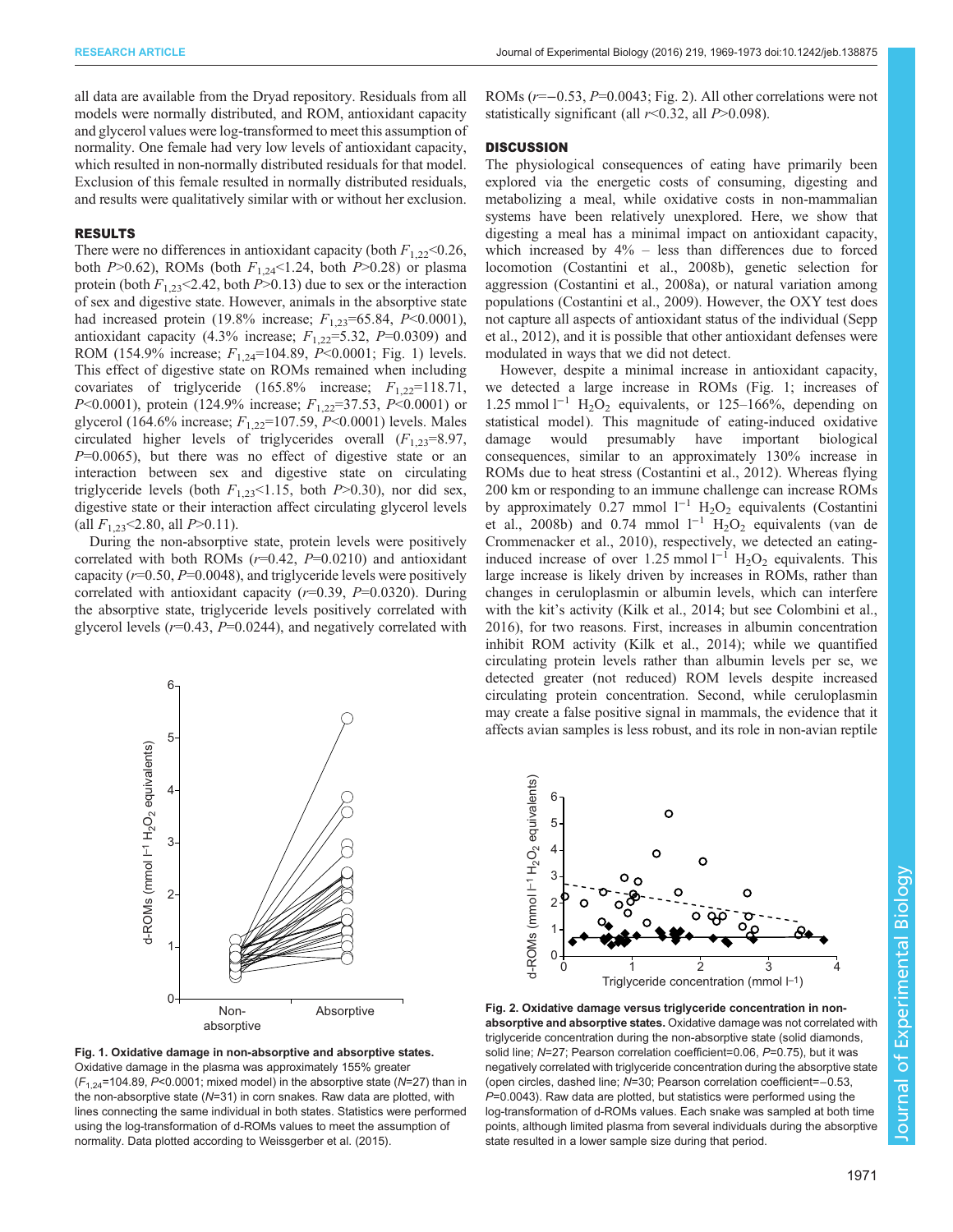<span id="page-3-0"></span>plasma is unknown ([Kilk et al., 2014](#page-4-0)). Regardless, the repeatedmeasures nature of our experimental design would require that ceruloplasmin levels would have to change within an individual between digestive states to create the pattern we detected. While data are currently lacking regarding ceruloplasmin levels in reptiles as a function of digestive state, work with chickens has shown that varying levels of food restriction do not affect circulating ceruloplasmin levels [\(Najafi et al., 2015](#page-4-0)). Thus, despite methodological concerns regarding the d-ROMs kit, we show that although large meals may have important benefits (e.g. energy acquisition), they can have a greater effect on oxidative damage than traditionally explored stressors. While we predict that the energetic and nutritional benefits of eating will always outweigh the oxidative costs, future work could evaluate the relative magnitude of these costs as a function of meal size, nutrient composition and eating interval.

There are three non-mutually exclusive proximate explanations for increased ROMs during eating. First, increases in ROMs could be due to an increased metabolic rate associated with SDA. While links between metabolic rate and oxidative damage are frequently invoked ([Dowling and Simmons, 2009; Speakman and Garratt,](#page-4-0) [2014](#page-4-0)), careful consideration of the dynamic state of the mitochondrial membrane strongly suggests that increased metabolic rate per se is unlikely to drive variation in oxidative damage production ([Speakman and Garratt, 2014; Salin et al.,](#page-4-0) [2015](#page-4-0)). For example, higher temperatures increase metabolic rate in corn snakes, but they decrease (not increase) ROMs (Z.R.S., S.S. French and M.W.B., unpublished). Thus, while we did not experimentally test whether an increase in metabolic rate per se causes an increase in oxidative damage, we view this explanation as unlikely based on cellular and molecular ([Speakman and Garratt,](#page-4-0) [2014](#page-4-0)) and physiological [\(Salin et al., 2015\)](#page-4-0) evidence.

Second, increases in circulating nutrient levels, and primarily triglycerides, could increase ROM levels through either (a) an increase in the amount of substrates, which would provide a positive feedback loop of oxidizing chain reactions, or (b) a rise in oxidized molecules contained in the food itself, which would then be detected in circulation once they were assimilated [\(Pérez-Rodríguez](#page-4-0) [et al., 2015](#page-4-0)). We expected to find such a positive correlation between oxidative damage and nutrient levels based on work with humans ([Sies et al., 2005; Wallace et al., 2010\)](#page-4-0) and non-humans [\(Pérez-Rodríguez et al., 2015\)](#page-4-0). However, ROM levels were positively correlated only with circulating protein levels and only during the non-absorptive state. During the absorptive state, the only correlation between ROMs and circulating nutrient levels was a negative correlation with triglyceride levels. Furthermore, including nutrient levels as covariates in our statistical models as suggested by [Pérez-Rodríguez et al. \(2015\)](#page-4-0) did not account for the difference in ROMs between absorptive and non-absorptive states. In fact, inclusion of lipid-based markers as covariates yielded a stronger effect of absorptive state on ROM levels.

The third possibility is that, independent of triglyceride levels, the act of digesting a meal resulted in exceptionally high levels of hydroperoxides that were subsequently detected in circulation after being absorbed by the small intestine. While digestion of lipids themselves (e.g. fish oil) does not result in hydroperoxide formation [\(Larsson et al., 2012](#page-4-0)), fish oil digested in vitro in the presence of hemoglobin does exhibit a marked increase in hydroperoxides [\(Larsson et al., 2012\)](#page-4-0). Analogously, turkey meat digested in vitro shows a substantial increase in hydroperoxide production [\(Verzelloni et al., 2010\)](#page-4-0). Thus, species consuming moderate amounts of hemoglobin- or iron-containing foods (i.e. meat) may

be more likely to exhibit eating-induced increases in ROMs due to oxidation processes that take place during digestion. Thus, the substantial increase in ROMs that we detected due to eating may be a pattern based more on diet composition than magnitude of SDA.

Regardless of mechanism, we provide two specific insights into the role of oxidative status in life history theory [\(Dowling and](#page-4-0) [Simmons, 2009\)](#page-4-0). The first ramification is methodological: evaluating the absorptive state of an individual may be critical in interpreting future oxidative physiology studies. Because of the sheer magnitude of the change in ROM levels associated with eating, it is possible that accounting for this variation may reveal biologically important patterns between oxidative status and life history traits that were previously obscured by the digestive state of the animal, particularly for carnivores or species eating iron-rich foods. Second, further work is needed to evaluate the taxonomic breadth of this phenomenon. We performed our experiment with snakes because they exhibit a robust SDA [\(Secor, 2009\)](#page-4-0). While snakes in general are well known for having some of the largest SDA values [\(Secor, 2009\)](#page-4-0), almost two-thirds of snakes that have been studied have metabolic scopes greater than 5, demonstrating that corn snakes are not an extreme example within their suborder. Additionally, nearly 25% of anurans and 10% of fishes also have metabolic scopes greater than 5, despite eating meals that are substantially smaller (anurans: 10–15% of body mass; fishes: <10% of body mass) than those of snakes (20–25% of body mass; [Secor,](#page-4-0) [2009\)](#page-4-0). While birds and mammals have SDA-driven metabolic scopes that are substantially lower (e.g. between 1.3 and 2.0; [Secor,](#page-4-0) [2009\)](#page-4-0), the scale of our findings (a greater than twofold increase in ROMs) encourages the exploration of links between digestive state and ROMs even in animals that eat proportionately smaller meals.

#### **Acknowledgements**

We thank Lindsey Holcomb for animal husbandry, Tony Mills at the Low Country Institute for the loan of animals, and several anonymous reviewers for comments on previous drafts.

#### Competing interests

The authors declare no competing or financial interests.

#### Author contributions

M.W.B. and Z.R.S. were responsible for the conception and design of the experiment and manuscript preparation. T.J.L. and H.B.F. contributed to manuscript revision. M.W.B., T.J.L., H.B.F. and Z.R.S. performed the experiment. M.W.B. carried out statistical analyses. All authors gave final approval for publication.

#### Funding

Funding was provided by Lafayette College (to M.W.B.), Rollins College (to H.B.F.) and Georgia Southern University (to Z.R.S.).

### Data availability

Data are freely available from the Dryad Digital Repository: [doi:10.5061/dryad.h020k](http://dx.doi.org/10.5061/dryad.h020k).

#### References

- [Colombini, F., Carratelli, M. and Alberti, A.](http://dx.doi.org/10.3109/10715762.2015.1136063) (2016). Oxidative stress, d-ROMs test [and ceruloplasmin.](http://dx.doi.org/10.3109/10715762.2015.1136063) Free Radic. Res. 50, 447-453.
- Costantini, D. (2014). Oxidative Stress and Hormesis in Evolutionary Ecology and Physiology: A Marriage Between Mechanistic and Evolutionary Approaches, 1st edn. Berlin: Springer Heidelberg.
- [Costantini, D., Carere, C., Caramaschi, D. and Koolhaas, J. M.](http://dx.doi.org/10.1098/rsbl.2007.0513) (2008a). [Aggressive and non-aggressive personalities differ in oxidative status in selected](http://dx.doi.org/10.1098/rsbl.2007.0513) lines of mice ([Mus musculus](http://dx.doi.org/10.1098/rsbl.2007.0513)). Biol. Lett. 4, 119-122.
- Costantini, D., Dell'Ariccia, G. and Lipp, H.-P. [\(2008b\). Long flights and age](http://dx.doi.org/10.1242/jeb.012856) [affect oxidative status of homing pigeons \(](http://dx.doi.org/10.1242/jeb.012856)Columba livia). J. Exp. Biol. 211, [377-381.](http://dx.doi.org/10.1242/jeb.012856)
- Costantini, D., Dell'[Omo, G., De Filippis, S. P., Marquez, C., Snell, H. L., Snell,](http://dx.doi.org/10.1086/604668) [H. M., Tapia, W., Brambilla, G. and Gentile, G.](http://dx.doi.org/10.1086/604668) (2009). Temporal and spatial covariation of gender and oxidative stress in the Galápagos Land Iguana [Conolophus subcristatus](http://dx.doi.org/10.1086/604668). Physiol. Biochem. Zool. 82, 430-437.